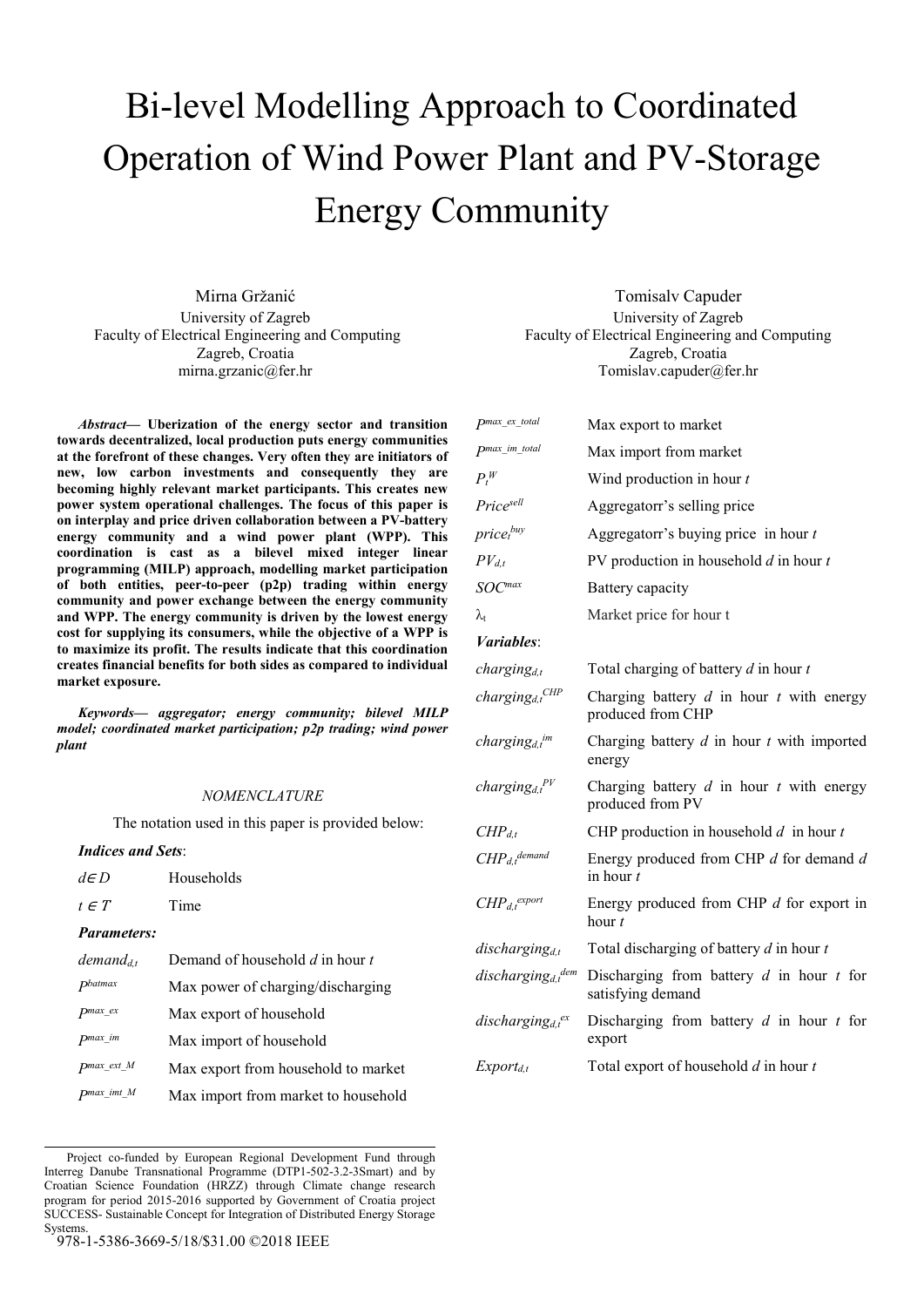| Export <sub>m</sub> HtoH              | Export from household $m$<br>other<br>to<br>households                     |  |
|---------------------------------------|----------------------------------------------------------------------------|--|
| Export <sub>d,t</sub> MARKET          | Export from household $d$ in hour $t$ to the<br>market                     |  |
| Export <sub>t</sub> total             | Total export from all households in hour $t$ to<br>market                  |  |
| $Import_{d,t}$                        | Total household d import in hour t                                         |  |
| Import <sub>d,t</sub> demand          | Household $d$ import in hour $t$ for satisfying<br>demand                  |  |
| $Import_m^{Hot}$                      | Household $m$ import from other households                                 |  |
| Import <sub>d,t</sub> MARKET          | Household d import from market in hour t                                   |  |
| Import <sub>t</sub> total             | Total import of all households in time $t$ from<br>the market              |  |
| $P_t^{AtoW}$                          | Exported energy from aggregator to wind<br>power plant in hour t           |  |
| $P_t$ <sup>WtoA</sup>                 | Imported energy from wind power plant in<br>hour $t$                       |  |
| $P_{d,t}^{\text{Ato}W}$               | Exported energy from household $d$ to wind<br>power plant in hour t        |  |
| $P_{d,t}$ <sup>WtoA</sup>             | Imported energy from wind power plant to<br>household $d$ in hour $t$      |  |
| $PV_{d.t}$ <sub>demand</sub>          | Energy produced from PV d for demand d in<br>hour $t$                      |  |
| $PV_{d,t}$ <sup>export</sup>          | Energy produced from PV d for exprt in<br>hour $t$                         |  |
| $\mathrm{SOC}_{d,t}$                  | Battery <i>d</i> state of charge in hour <i>t</i>                          |  |
| <b>Binary variables:</b>              |                                                                            |  |
| $u_t^1$ , $u_t^2$ , $u_t^3$ , $u_t^4$ | Auxilary variables for linearization                                       |  |
| $x_t^{AtoW}$                          | Indicates exported energy from aggregator<br>to wind warm in hour $t$      |  |
| ${x_{d,t}}^{ex}$                      | Indicates total exported energy from<br>household $d$ in hour $t$          |  |
| ${x_{d,t}}^{im}$                      | Indicates total imported energy to household<br>$d$ in hour $t$            |  |
| $x_{d,t}$ ex_MARKET                   | Indicates exported energy from household d<br>to the market in hour $t$    |  |
| $x_{d,t}$ im_MARKET                   | Indicates imported energy from the market<br>for household $d$ in hour $t$ |  |

 $x_t^{ex\_total}$ Indicates exported energy from all households to the market in time *t*

- $x_t^{im\_total}$ Indicates imported energy from the market to all households in time *t*
- *xt* Indicates imported energy from wind power plant in hour *t*

## *Dual variables:*

 ${\underline{\alpha}_t}^{WtoA},\,\,\overline{\alpha}_t{}^{WtoA},\,\beta_t{}^{AtoW},\,\overline{\beta}_t{}^{AtoW},\,\gamma$ 

## I. INTRODUCTION

Transformation of the power system from centralized bulk system to a decentralized one means active consumers start to perceive electricity as a commodity to be traded with. Reduction of prices for domestic micro units such as rooftop PV systems [1] go along with recent regulatory framework promoting the uptake of active consumers [2]. Numerous challenges arise in finding business cases for active consumers [3] (in the paper we refer to them as prosumers, despite the fact that this phrase is omitted in reference [4]), through aggregation and coordinated market participation with other market entities, creating additional value for all stakeholders [5]. These aspects have been the focus of recent research as shown in the following literature review. In [6] authors present mixed-integer linear programming model for optimizing joint bidding strategy of a WPP and energy storage facility that participate in day-ahead energy and spinning reserve markets. Uncertainty associated with renewable generation are reduced with coordination of service provision, as well as imbalance costs. Work of authors in [4] deals with coordinated operating strategy for ESS and PV equipped households while considering provision of balancing services to the system operator. The model presents how low carbon communities could become self-sufficient, and additionally, provide flexibility to the system operator. A bilevel framework for problem of decision-making by an EV aggregator in a competitive environment is proposed in [7] where the rivalry between an aggregator and EV owners is presented. The work in [8] applies game-theoretic principles to model competition between demand response aggregators for selling excess energy stored in electrochemical storage devices directly to other aggregators in a power market as alternative to the traditional vertically integrated market. Optimal operation of large-scale storage systems owned by independent private investors is studied in [9]. The paper proposes an optimal bidding mechanism for storage units in cases with large differences in market prices in the day-ahead and hour-ahead markets due to high penetration of intermittent renewable energy resources. Stochastic programming is used to present how fluctuations on the market can be improved with integration of large storage units and how location and size of the storage increase its profit. Bilevel problem of DR aggregator participation in wholesale markets is presented in [10]. The paper takes out that the existing profit from the deployment of DR contracts by aggregators will give revenues to the aggregator which can be used for end consumers. Interactions between the merchant DR aggregator and ES investor is presented in [11]. Results of equilibrium problem with equilibrium constraints (EPEC) show how their competition brings larger cost saving to the system, comparing to the case where only one technology is used. Acting strategically, both of them can increase own profitability. Bilevel model in [12] aims to minimize generation cost in upper level and maximize self-consumption of prosumers in lower level. High penetration of prosumers leads to improved voltage stability and flattened demand profile. The work in [13]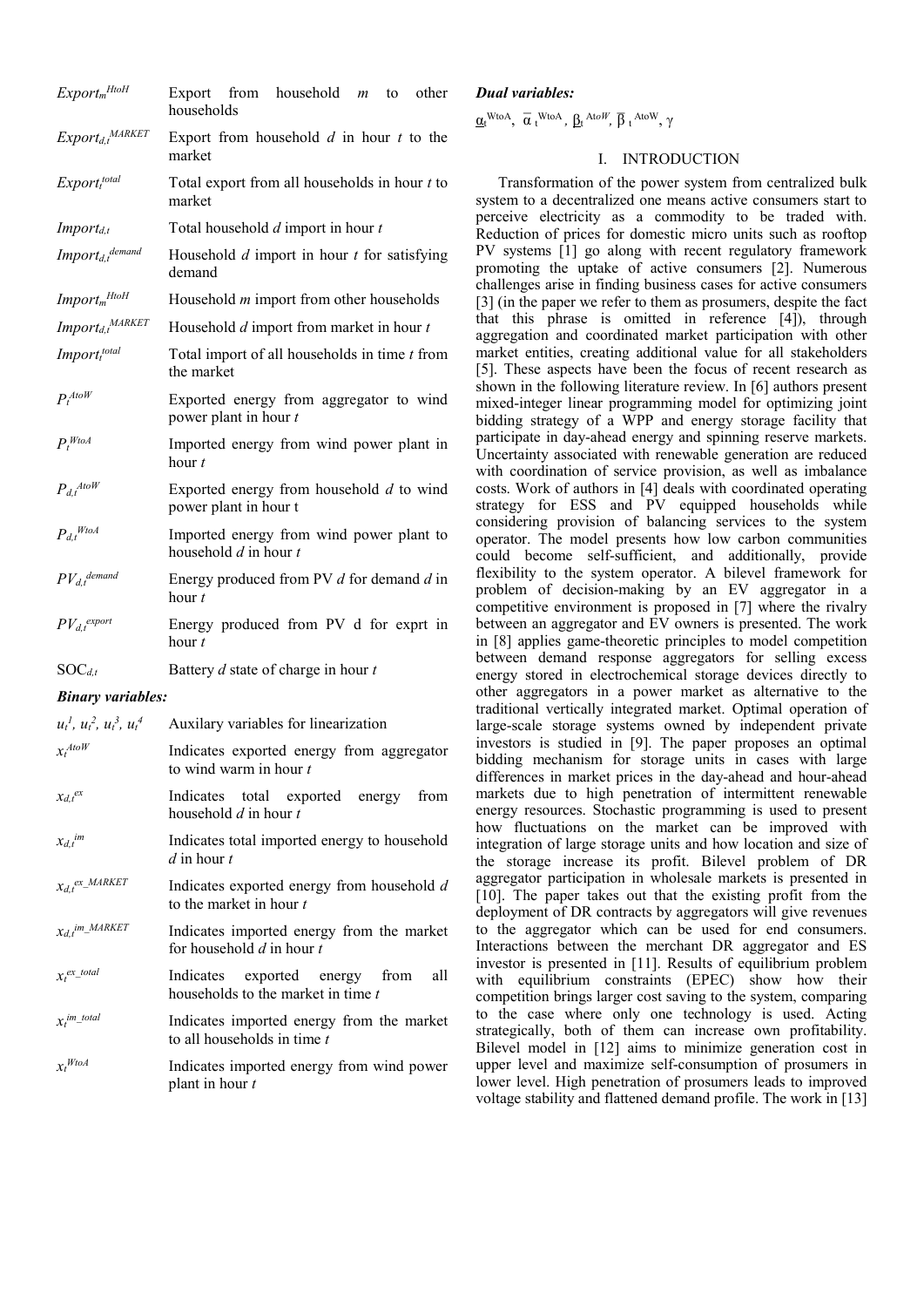proposes plug-in electric vehicle aggregator exercising indirect load control over a fleet of vehicles and the decision-making process with determining the profit-optimal retail prices. Authors in [14] present a bilevel aggregator-utility optimization model with spot electricity prices for scheduling the energy consumption patterns of controllable loads classified in three diverse groups in the system with a high penetration of wind production showing improved energy efficiency and facilitated power balance considering intermittent wind production. Hierarchical structured multi-energy players cooperation exchanging energy with local energy system is developed in [15]. Bilevel approach is used for modeling the decisionmaking conflicts. Bilevel model in [16] describes DER aggregator decisions and managements of his clients with energy market participation. The paper presents how retail prices for his customers are determined, as well as the strategy for wholesale market participation. It can be noticed that none of the above papers addresses a joint coordinated market participation of energy community and renewable energy source such as WPP. In power systems where majority of electricity is produced from renewable sources, collaboration of such entities will be desirable. On one hand energy community has the capability to provide flexibility but is not prone to be exposed to volatile market prices. On the other hand, wind units can make significant profit by participating in power markets as a source of clean and low marginal cost energy, however they will mostly have to join a balancing group capable of mitigating their uncertain and variable production. This paper presents a bilevel model of a joint participation of a WPP and an energy community, acting as an aggregator of prosumers, at the energy market. Upper level problem describes aggregator cost which can be reduced by selling energy on the market and exchanging energy with the WPP. Lower level problem is wind farm profit maximization in cooperation with the aggregator. Selling more energy during period of high market prices will ensure higher profit for WPP. A bilevel model is latter described as a mathematical program with equilibrium constraints (MPEC) with upper level constraints, primal feasibility of lower level, stationarity, as well as dual feasibility of lower level problem and complementarity slackness. Fortuny-Amat Transformation is used for linearization and problem is solved using Gurobi solver.

## II. MODEL DESCRIPTION

#### *A. Model of energy community and wind power plant*

The energy community is represented by two types of households characterized by specifics of units installed for local production. Similar model is presented in [4]. Conceptual scheme of the energy community and WPP is shown in Fig 1. The model is focused on the market cooperation, hence power system network constraints are not included is the model. One group of households is equipped with a PV panel and a battery storage, and the other group with a CHP unit and a battery storage. Thermal energy generation/demand is not explicitly modelled, meaning CHP units act as a generator with the cost of produced energy in satisfying electricity demand and assuming large enough thermal storage to decouple electricity and heat. Further work will be extended with realistic CHP unit

modelling of both electricity and thermal energy. Energy community acts as an aggregator of those two household groups and its cost function is modeled as (1):

Min 
$$
\sum_{i \in T} (price^{CHP} \cdot CHP_t + price_t^{buy} \cdot Import_t^{total}
$$
  
-price<sup>sell</sup> *Export<sub>t</sub><sup>total</sup>),  $\forall t \in T$  (1)*

The objective is to minimize total cost for procuring energy from CHP units and market while trying to gain profit by selling energy on the market in certain hours. In the initial case we consider constant selling price of 0.1  $\epsilon$ /kWh, modelling a realistic case where energy community has a long-term contract with fixed prices to hedge the risk of volatile market prices. Aggregators buying price differs during night (22h-8h) 0.07 €/kWh and day hours (8h-22h) 0.14 €/kWh, describing a realistic case of two-tariff system as the most common contract between a retailer and final consumer. In the latter case the aggregator is exposed to day-ahead market prices. Marginal cost of energy produced from CHP unit is  $0.03 \text{ } \in/kWh$ . Exchange of energy between the aggregator and WPP is done at zero cost, following the logic of coordinated participation with a common goal. This means that the WPP tries to maximize its profit by storing produced energy in energy communities' local battery storages during periods of low market prices. At the same time, the community benefits as it lowers its costs for energy procurement on the market and from CHP units. These relationships are described in the upper level model, with the following equations:

Each household *d* imports energy either from the market, WPP or from other households (2):

$$
Import_{d,t} = Import_{d,t} \xrightarrow{MARKET} + P_{d,t} \xrightarrow{WioA} + \sum_{m \in D} Export_m \xrightarrow{HioH}
$$
  

$$
\forall d \in D, \ \forall t \in T
$$
 (2)

and exports energy to the market, WPP or other households (3):

$$
Export_{d,t} = Export_{d,t}^{MARKET} + P_{d,t}^{AtoW} + \sum_{m \in D} Import_m^{HtoH}
$$
  
 
$$
\forall d \in D, \ \forall t \in T
$$
 (3)

Note that Equations (2) and (3) explicitly model exchange of energy between households within the community as p2p trading, ensuring the maximization of local consumption of locally produced low cost electricity (third member of Equations  $(2)$  and  $(3)$ ).

Exchange with the market is limited for both import (4), as well as exported (5), as a way of modelling rated power of point of common coupling (PCC). Simultaneous import and export in the same hour are not possible (6):

$$
Import_{d,t}^{MARKET} \le P^{max\_im\_M} \cdot x_{d,t}^{im\_MARKET} \ \forall d \in D, \ \forall t \in T \quad (4)
$$

$$
Export_{d,t}^{MARKET} \le P^{max\_ext\_M} \cdot x_{d,t}^{ex\_MARKET} \forall d \in D, \forall t \in T
$$
 (5)

$$
x_{d,t}^{im\_MARKET} + x_{d,t}^{ex\_MARKET} \le 1, \ \forall d \in D, \ \forall t \in T
$$
 (6)

 Similar is done for each household and limited by (7) and (8) without a possibility of simultaneous import and export in the same hour (9). These limitations are defined by the household connection power to the local distribution network:

$$
Import_{d,t} \le P^{max\_im} \cdot x_{d,t}^{im} \ \forall d \in D, \ \forall t \in T
$$
 (7)

$$
Export_{d,t} \le P^{max\_ex} \cdot x_{d,t}^{ex} \ \forall d \in D, \forall t \in T
$$
 (8)

$$
x_{d,t}^{im} + x_{d,t}^{ex} \le 1, \ \forall d \in D, \ \forall t \in T
$$
 (9)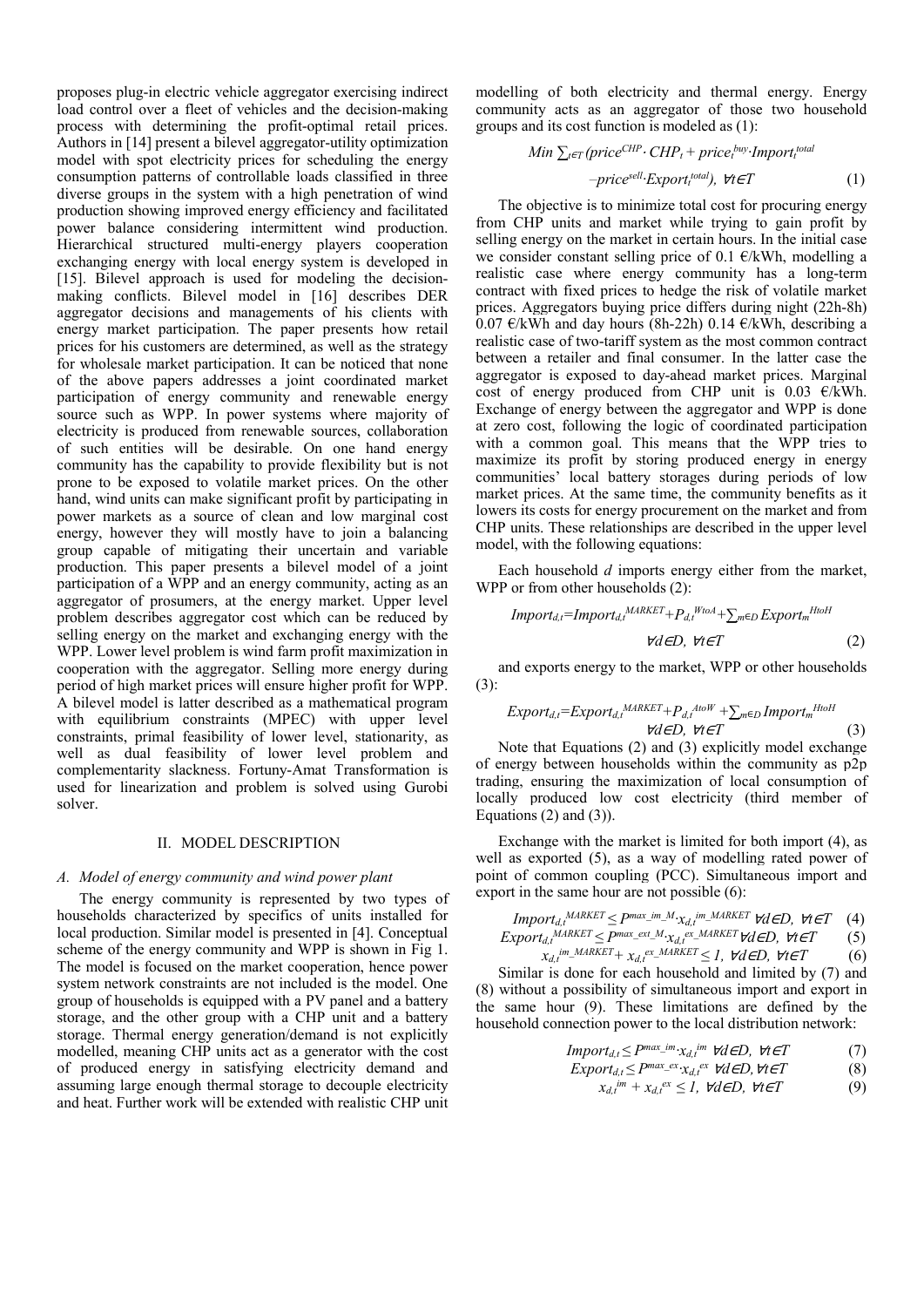

Figure 1 Coordinated market participation

Energy imported in each household is used for supplying demand and for batery charging (10):

$$
Import_{d,t} = Import_{d,t}^{demand} + charging_{d,t}^{import}
$$
  

$$
\forall d \in D, \ \forall t \in T
$$
 (10)

Energy exported from each household is a result of battery discharging and energy produced from PV (11):

$$
Export_{d,i}=discharging_{d,i}^{expor}+PV_{d,i}^{export}
$$
  
\n
$$
\forall d \in D, \forall t \in T
$$
 (11)

 Demand is supplied from battery, PV (or CHP) and imported energy (12):

$$
demand_{d,t} = discharge_{d,t}^{discharging_{d,t}}^{demand} + PV_{d,t}^{demand} + CHP_{d,t} + + Important_{d}^{demand} Vd \in D, Vt \in T
$$
 (12)

 Production from PV is used for battery charging, demand supplying and export (13), as well as production from CHP  $(14)$ :

$$
PV_{d,t} = charging_{d,t}^{PV} + PV_{d,t}^{demand} + PV_{d,t}^{export} \ \forall d \in D, \ \forall t \in T \quad (13)
$$
\n
$$
CHP_{d,t} = charging_{d,t}^{CHP} + CHP_{d,t}^{demand} + CHP_{d,t}^{export}
$$
\n
$$
\forall d \in D, \ \forall t \in T \quad (14)
$$

 Battery is charged with energy produced from PV (or CHP) and imported energy (15). Battery is discharged for demand supplying and export (16):

\n
$$
\text{Charging}_{d,t} = \text{charging}_{d,t}^{\text{import}} + \text{charging}_{d,t}^{\text{PF}} + \text{charging}_{d,t}^{\text{CHP}} \tag{15}
$$
\n

\n\n $\text{Discharging}_{d,t} = \text{discharging}_{d,t}^{\text{demand}} + \text{discharging}_{d,t}^{\text{export}}$ \n

$$
\forall d \in D, \ \forall t \in T \tag{16}
$$

 Charging and discharging actions are limited with maximum rate (17-18):

$$
Charging_{d,t} \leq P^{batmax} \ \forall d \in D, \ \forall t \in T \tag{17}
$$

$$
Discharging_{d,t} \leq P^{batmax} \ \forall d \in D, \ \forall t \in T \qquad (18)
$$

Storage state of charge is expressed as (19):

$$
SOC_{d,t} = SOC_{d,t-1} + 0.9 \text{charging}_{d,t} - \text{discharging}_{d,t}
$$
  

$$
Vd \in D, \ \forall t \in T
$$
 (19)

 Total export and import to or from the market in hour t is calculated as (20) and (21) and is limited by maximum export (22) and import (23). Simultaneous export and import in the same hour t are not allowed (24):

$$
Exportttotal = \sum_{d \in D} exportdMARKET \forall t \in T
$$
 (20)

$$
Importttotal = \sum_{d \in D} importdMARKET \forall t \in T
$$
 (21)

$$
exportttotal \le Pmax_ex_t total \cdot xtex_t total \forall t \in T
$$
 (22)

$$
import_t^{total} \leq P^{max\_im\_total} \cdot x_t^{im\_total} \ \forall t \in T
$$
 (23)

$$
x_t^{im\_total} + x_t^{ex\_total} \le l, \ \forall t \in T \tag{24}
$$

 Total exchanged energy between WPP and aggregator for each hour is given in (25) and (26) for both directions (WPP to aggregator and vice versa), as well as impossibility of simultaneous exchanging in both directions in the same hour t (27):

$$
P_t^{\text{WtoA}} = \sum_{d \in D} P_{d,t}^{\text{WtoA}} \forall t \in T \tag{25}
$$

$$
P_t^{AtoW} = \sum_{d \in D} P_d^{AtoW} \forall t \in T \tag{26}
$$

$$
x_t^{WtoA} + x_t^{AtoW} \le I, \ \forall t \in T
$$
 (27)

 Lower level problem is WPP energy in hour t from WPP and exchanged energy between aggregator and WPP power plant (28):

$$
max \sum_{d \in D} (P_t^W + P_t^{AtoW} - P_t^{WtoA}) \cdot \lambda_t, \forall t \in T \tag{28}
$$

For clarity, dual variables of the lower-level problem are listed after the corresponding constraints following a colon. Total energy produced by WPP is will be sold in the market and this is indirectly modelled by (29):

$$
\sum_{t \in T} P_t^{WtoA} = \sum_{t \in T} P_t^{AtoW} \cdot \gamma \tag{29}
$$

 What equation (29) refers to is the equality of total energy exchanged in both direction during a day, meaning that the total energy send from WPP to energy community needs to be equal to the one traded (at zero cost) in opposite direction. By modelling this, none of the two entities gains a favorable position compared to the other, the work in coordination and not as competing entities. Energy exchanged in both directions is limited with  $(30)$  - $(33)$ :

$$
P_t^{\text{WtoA}} \ge 0 : \underline{\alpha_t}^{\text{WtoA}}, \forall t \in T \tag{30}
$$

$$
P_t^{AtoW} \geq 0: \underline{\beta}_t^{AtoW}, \forall t \in T \tag{31}
$$

$$
P_t^{\text{WtoA}} \le P^{\text{maxAtoW}} \cdot x_t^{\text{WtoA}} \cdot \overline{\alpha}_t^{\text{WtoA}}, \forall t \in T \tag{32}
$$

$$
P_t^{AtoW} \leq P^{maxWtoA} x_t^{AtoW} \colon \overline{\beta}_t^{AtoW}, \forall t \in T \tag{33}
$$

### *B. MPEC formulation*

Model described in section A has a bilevel structure and cannot be solved using commercial solvers. It is converted into a mathematical program with equilibrium constraints (MPEC). The MPEC model is formulated as upper level problem (1-27), primal feasibility of lower level problem (29- 33), stationarity (34-35) and dual feasibility and complementary slackness (36-39):

$$
\gamma + \underline{\alpha_t}^{\text{WtoA}} - \overline{\alpha}_t^{\text{WtoA}} = \lambda_t, \, \forall t \in T \tag{34}
$$

$$
-\gamma + \underline{\beta_t}^{\text{AtoW}} - \overline{\beta_t}^{\text{AtoW}} = -\lambda_t, \forall t \in T
$$
 (35)

$$
P_t^{\text{WtoA}} \ge 0 \perp \underline{\alpha}_t^{\text{WtoA}} \ge 0 \,, \, \forall t \in T \tag{36}
$$

 $P^{maxAtoW} \cdot x_t^{WtoA} - P_t^{WtoA} \ge 0 \perp \overline{\alpha}$ ,  $W^{toA} \ge 0$ ,  $\forall t \in T$  (37)

$$
P_t^{AtoW} \ge 0 \perp \underline{\beta}_t^{AtoW} \ge 0 \,, \, \forall t \in T \tag{38}
$$

$$
PmaxW to A \cdot x_tAto W - P_tAto W \ge 0 \perp \overline{\beta}_tAto W \ge 0, \forall t \in T
$$
 (39)

Conditions (36-39) are linearized using the Fortuny-Amat Transformations with the introduction of auxiliary binary variables and M as sufficiently large constant (40-47):

$$
P_t^{\text{WtoA}} \le M u_t^{\text{I}}, \forall t \in T \tag{40}
$$

$$
\underline{\alpha}_{t}^{\text{WtoA}} \leq M \cdot (1 - u_{t}^{l}), \forall t \in T
$$
 (41)

$$
PmaxW to A xtW to A - PtW to A \leq M ut2, \forall t \in T
$$
 (42)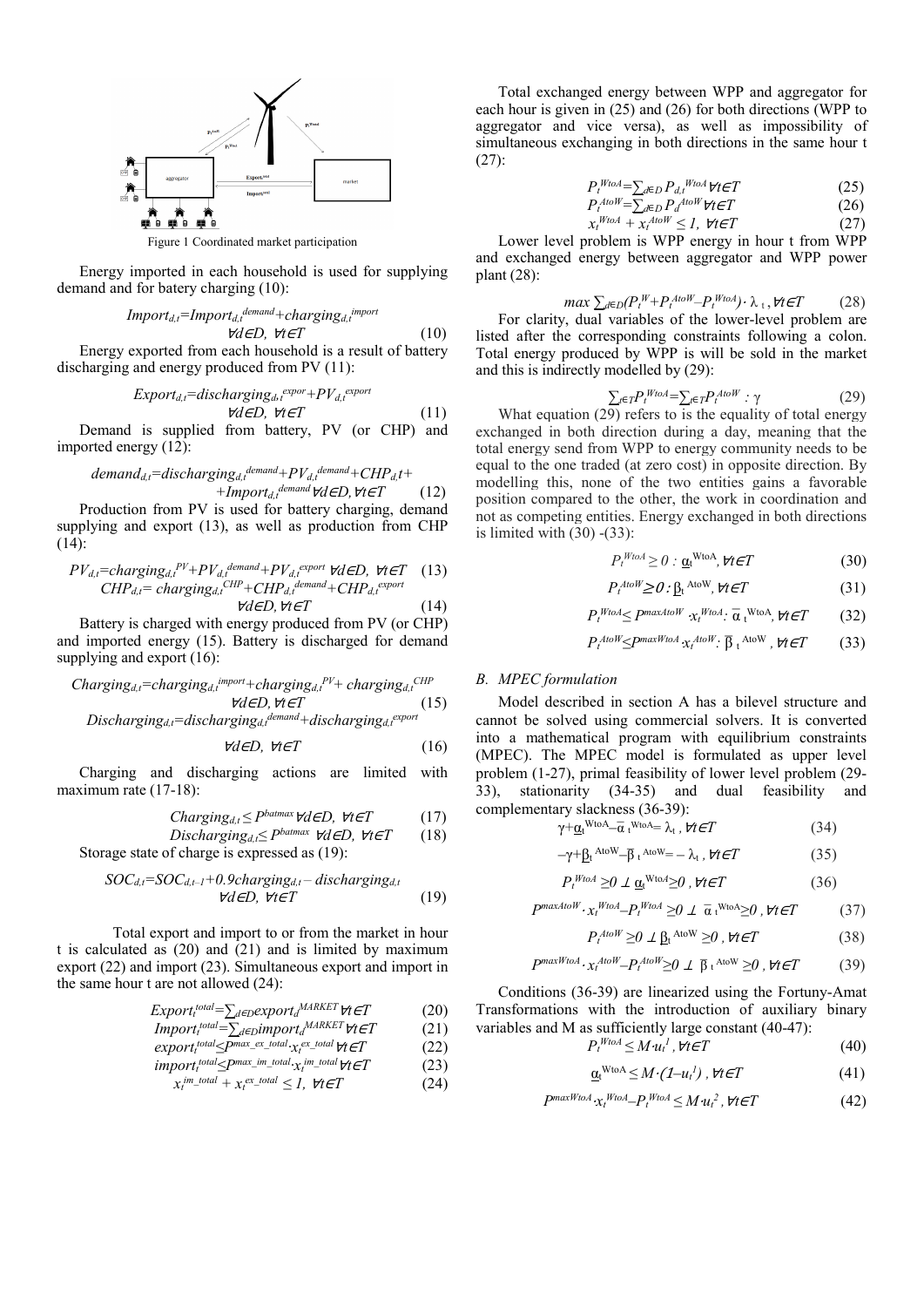$$
\overline{\alpha}_{t}^{\text{WtoA}} \leq M \cdot (1 - u_{t}^{2}) \cdot \forall t \in T
$$
 (43)

$$
P_t^{AtoW} \le M u_t^3, \forall t \in T \tag{44}
$$

$$
\underline{\beta_t}^{\text{AtoW}} \leq M \cdot (1 - u_t^3) \text{ , } \forall t \in T \tag{45}
$$

$$
PmaxAtoW \cdot x_tAtoW - P_tAtoW \le M u_t4, \forall t \in T
$$
 (46)

$$
\overline{\beta} t^{\text{AtoW}} \leq M \cdot (1 - u_t^4) , \, \forall t \in T \tag{47}
$$

Finally, the model is described with (1-27), (29-33), (34- 35) and (40-47).

## III. CASE STUDY

 Solar production for the first group of households is presented in Figure 2. Figure 3 shows demand profile of both groups of households. Demand 1-3 are households equipped with PV, and 4-6 with CHP unit. WPP production and market prices for three different cases are given in Fig 4. Households details are provided in Table I.



Figure 3 Demand profile



Figure 4 Wind power plant production and market prices

TABLE I. HOUSEHOLDS EQUIPMENT

| <b>Households</b> | <b>Battery</b> | PV              | <b>CHP</b>      |
|-------------------|----------------|-----------------|-----------------|
| 1-3               | 5 kW/10 kWh    | $30 \text{ kW}$ |                 |
| 4-6               | 5 kW/10 kWh    |                 | $15 \text{ kW}$ |

## IV. RESULTS

 The results of the optimization are shown for a single day. However, the model can be easily expanded to cover any time period of interest. In the first case, fixed buying and selling prices for aggregator are considered, while in the second case the aggregator is exposed to the spot market prices (both selling and buying), and in the third case buying prices are dynamic market prices, and selling price is a fixed rate. WPP has higher profit (Table II) when coordinating its participation with the energy community in all cases. Table III compares aggregator independent cost with coordinated behavior. In the first case, aggregator's cost is lower in coordinated participation, as well as in third case with fixed selling price. In dynamic price scheme, WPP has the lowest profit increase, while aggregator cost is 0.54 % higher than in independent participation. In joint market participation, it pays off for WPP to sell more during  $11<sup>th</sup> - 16<sup>th</sup>$  hours when the first peak prices occur, meaning that aggregator will reduce its selling energy, but during the 18th-22nd hours, aggregator buys less than in independent participation. As active consumers share their storage with WPP, fixed buying and selling prices will reduce their exposure to volatile market prices and ensure lower energy procurement cost. Figure 5 presents aggregator export and import from (to) the market for coordinated cases. Negative values are exports to the market and positive ones are imports from the market. Figure 6 shows interchanged energy between aggregator and WPP for the first case. Negative values are exports from aggregator to wind power plant, and positive ones are imports from WPP. Interchanged energy between them is limited by 10 kWh per hour, although this again can be any value (or even a free variable). In  $9<sup>th</sup>$  and during  $11<sup>th</sup>$  -15<sup>th</sup> hours when market prices are highest, WPP imports energy from the aggregator and increases its own profit. During  $17<sup>th</sup>$  -22<sup>nd</sup> hour, WPP imports the energy from the aggregator. It needs to be kept in mind that at the end of the day a balance between import and export needs to be maintained.

TABLE II. WIND POWER PLANT PROFIT

|        | <b>Independent</b><br>participation $(f)$ | <b>Coordinated</b><br>participation $(f)$ | <b>Profit</b><br>increase<br>in $%$ |
|--------|-------------------------------------------|-------------------------------------------|-------------------------------------|
| Case 1 | 112.79                                    | 115.09                                    | 2.04                                |
| Case 2 | 112.79                                    | 113.18                                    | 0.35                                |
| Case 3 | 112.79                                    | 115.23                                    | 2.16                                |

TABLE III. AGGREGATOR COST

|        | <b>Independent</b><br>participation $(f)$ | <b>Coordinated</b><br><i>participation</i> $(\epsilon)$ |
|--------|-------------------------------------------|---------------------------------------------------------|
| Case 1 | 89.55                                     | 87.15                                                   |
| Case 2 | 100.68                                    | 101.22                                                  |
| Case 3 | 11704                                     | 111.61                                                  |